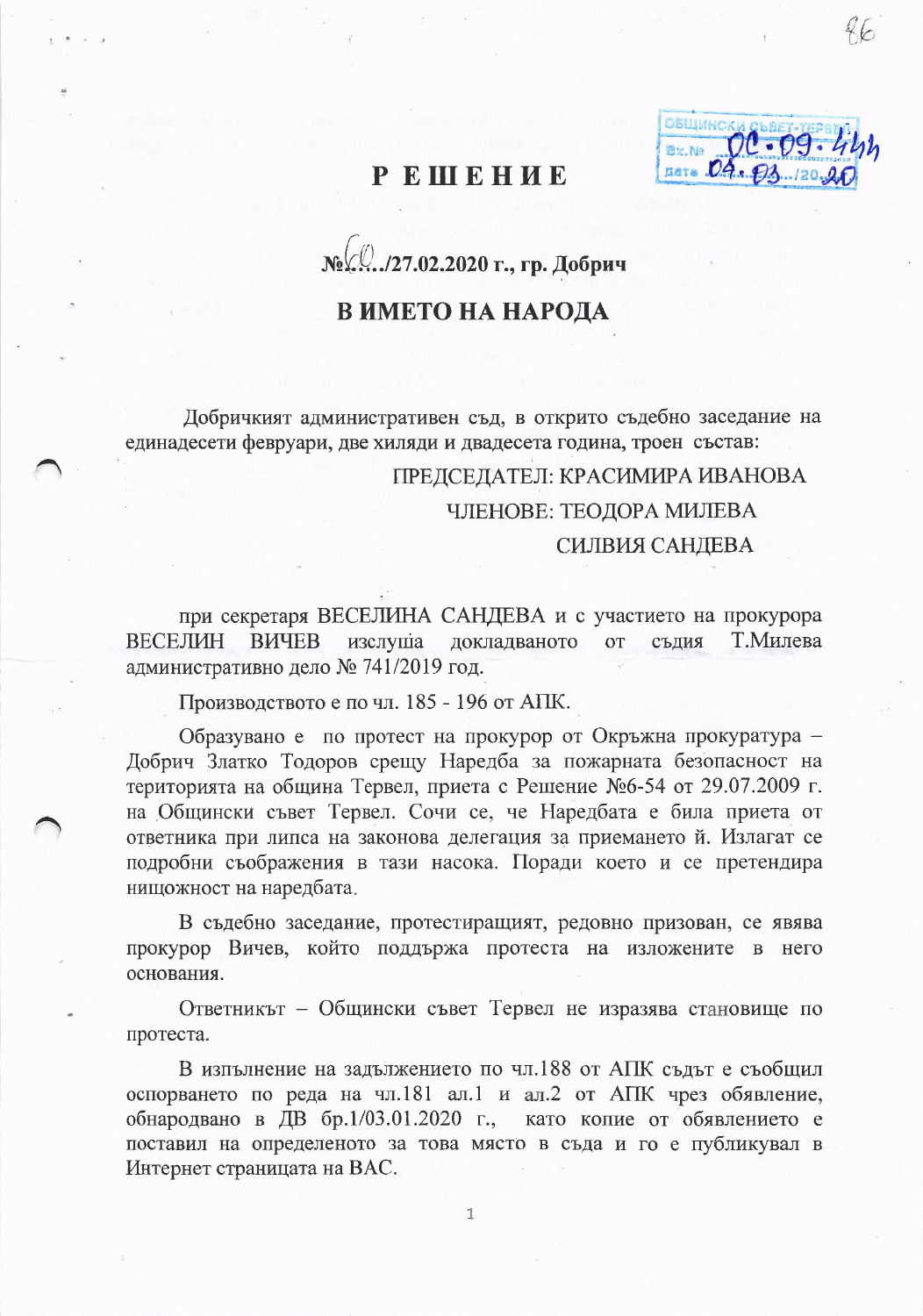Съдът, като извърши преценка на доказателствата по делото, както и на доводите и възраженията на страните, приема за установено следното:

Наредбата е приета с Решение №54 по Протокол №6 от 29.07.2009 г. на Добрички общински съвет. По делото са приложени доказателства, от които се установява, че е спазена процедурата по приемане на Наредбата. Изготвен е бил доклад по чл. 26 от ЗНА. Представени са и становища от заинтересовани лица. Оспорените разпоредби като част от Наредбата са приети от компетентен орган. в писмена форма, при спазване на изискванията за кворум и начин на гласуване, регламентирани в чл. 27, ал. 4 и ал. 5 от ЗМСМА. С оглед на това съдът намира, че наредбата е валиден нормативен административен акт, действащ към момента на оспорването.

При преценката за съответствието обаче на оспорената нардеба с материалния закон съдът счита, че тя противоречи на нормативен акт от по - висока степен, в какъвто смисъл протестът се явява основателен. Това е така, защото:

Съгласно чл.76 ал.3 от АПК, чл.8 от ЗНА и чл.21 ал.2 от ЗМСМА, общинските съвети имат нормотворческа компетентност, HO ограничена по териториален и предметен обхват. Общинските съвети приемат нормативни актове - правилници и наредби, с които уреждат обществени отношения с местно значение, т.е. същите са териториални нормотворчески органи с обща компетентност. Не всеки въпрос в неговия локален аспект може да стане предмет на уредба на нормативен акт, приет от общински съвет. Съгласно ал.3 на чл.76 АПК, общинските съвети имат право да издават нормативни актове, с които да уреждат обществените отношения от местно значение, но съобразно нормативни актове от повисока степен. В така ограничената тяхна нормотворческа компетентност не се включва материята, по която има създадена регламентация, приложима на територията на цялата държава, т.е. общинските съвети не разполагат с правомощия, които да ги овластяват да преуреждат материя, уредена с общ за страната нормативен акт. Следователно въпрос, уреден и от общински съвет при наличие на нормативна уредба от по-висока степен, е решен от некомпетентен орган, което е порок, обуславящ нищожност на издадения акт.

В контекста на изложените принципи на нормотворческата дейност на общинските съвети, съдът счита оспорената Наредбата за нищожна. В случая, със същата се регулира пожарната безопасност на територията на общината. Осигуряването на пожарна безопасност и защита при пожари е една от основните дейности на МВР /чл.6, ал.1, т.4; чл.17; чл.58; чл.124 - чл.140 от МВР/. В специалния закон за МВР, както и в действащия към момента на приемане на Наредбата, така и в настоящия

 $\overline{2}$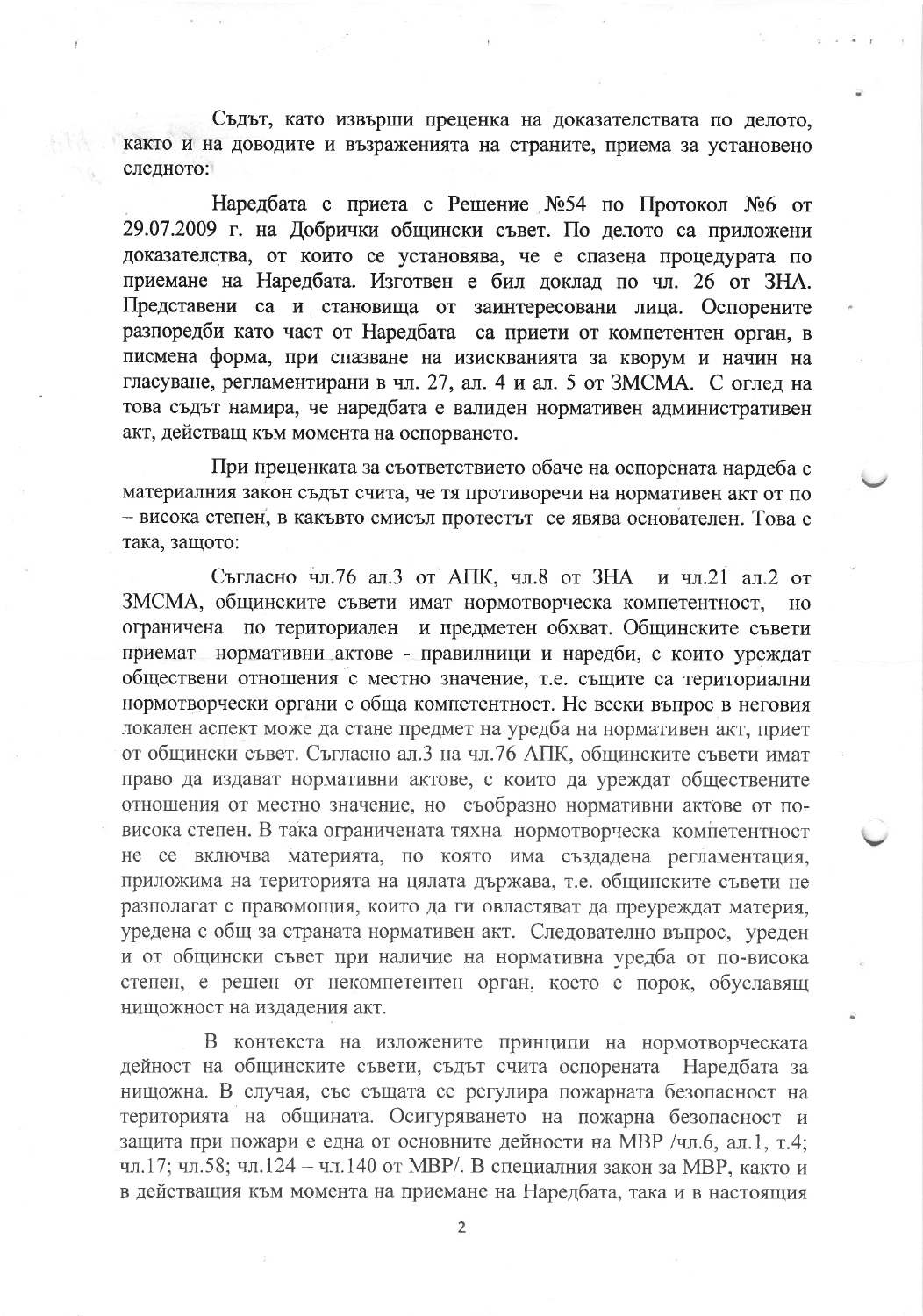не се откриват разпоредби, овластяващи местните органи на власт да приемат такъв подзаконов нормативен акт. В чл.137, т.1 и т.2 от ЗМВР изчерпателно е посочен кръгът на прерогативите на местния орган на власт и той касае съблюдаването на вече създадените правила и норми, както и съвместно въвеждане на изисквания според характерни, свойствени, типични за съответните населени места условия. След като имаме конкретно оправомощаване, то на общинския съвет не е предоставена възможност да приема наредби.

Следователно с протестираната пред съда Наредба ответникът е осъществил нормотворческа дейност свръх своята компетентност, тъй като няма нормативен акт от по - висока степен, който да дава правомощие на Общинските съвети да уреждат този вид обществени отношения на местно ниво, поради което същата се явява нищожна. Допуснатото нарушение при издаването му, т.е. липсата на изначално основание за приемане на такъв подзаконов нормативен акт, сочи на такъв порок, който е достатъчно тежък и до такава степен засяга установения правов ред, че актът не може да съществува дори временно.

Отделно от горното, в чл.2 от Наредбата е определен предметния обхват, като се съдържат по-нататък конкретните правила. Сравнителният анализ на законовата регламентация и на подзаконовата регламентация с оспорената Наредба, обосновава изводи за това, че общинският съвет е уредил обществени отношения, за които съществува уредба в ЗМВР, в приетите от Министъра на вътрешните работи Наредби, като и в Закона за управление на отпадъците. С преуреждането с атакуваната наредба на обществени отношения, Добрички ОбС е нарушил вече уредени извън рамките на като е излязъл материалната си компетентност ограничените от чл.76 ал.3 от АПК нормотворчески правомощия.

административно-наказателната уредена  $\overline{\mathbf{M}}$ наредбата  $\mathbf e$ B отговорност за извършени нарушения по същата. Подобна компетентност да урежда състави на административни нарушения и да предвижда наказания за тях, съгласно чл. 2, ал. 3 от ЗАНН и чл. 22, ал. 4 от ЗМСМА, случаите, когато такива  $\overline{B}$ би имал само съвет общинският административни нарушения и наказания за тях не са уредени в закона. А същите са уредени от законодателя в ЗМР и в ЗУО.

И не на последно място е посочено, че Наредбата е приета на осн. чл.127ж, ал.1 от Правилника за прилагане на ЗМВР /отм./. Тази разпоредба обаче изобщо не овластява общинските съдети да издават подзаконови нормативни актове по пожарна безопасност.

изложеното, оспорената Наредба издадена  $-e$ **OT** Предвид некомпетентен орган и е нищожна, поради което и на осн. чл.193 ал.1 от

3